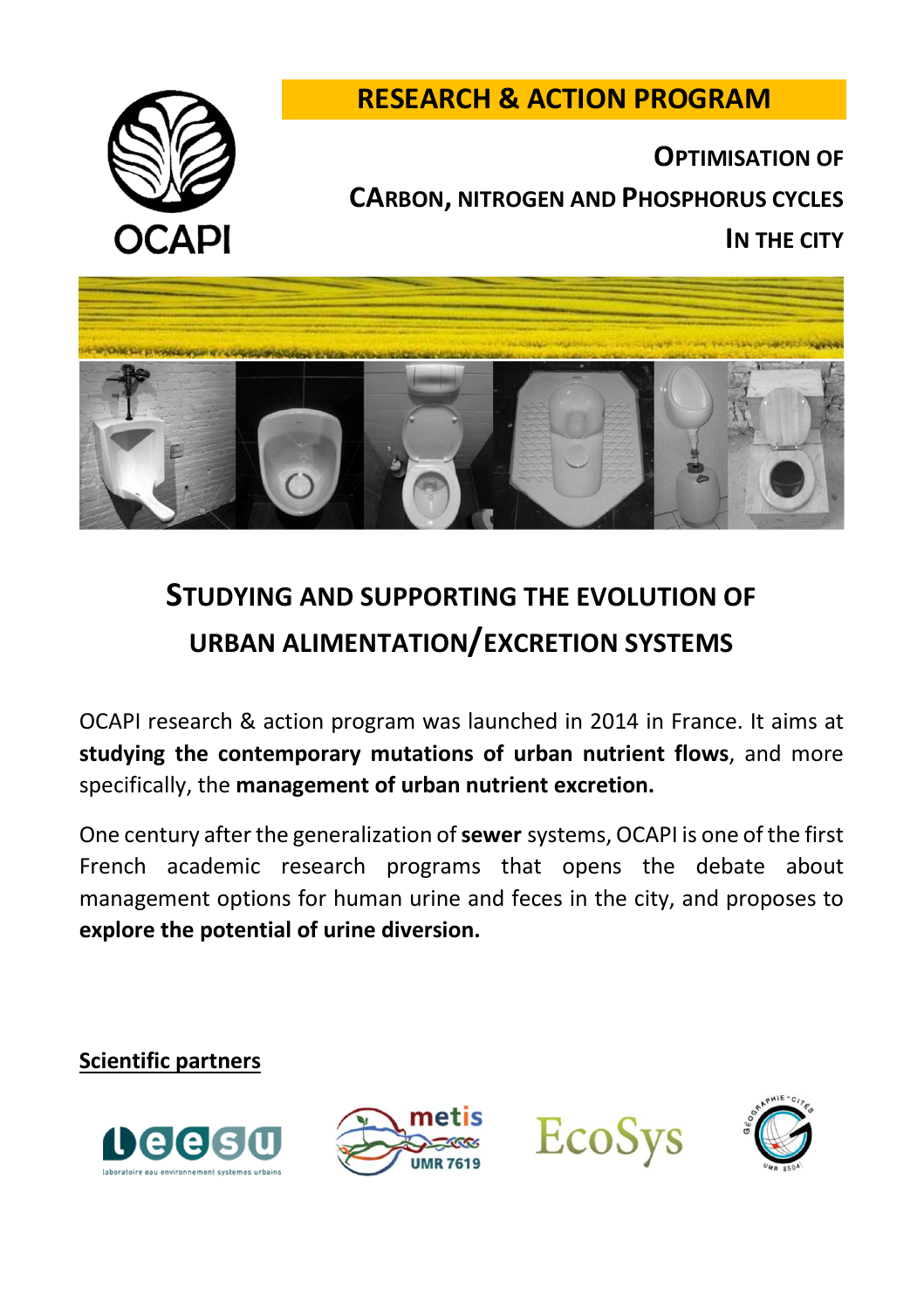## **TOWARDS SUSTAINABLE MEGACITIES ?**

**Context Strain on environmental impacts CLIMATE CHANGE, EUTROPHICATION**

 **Strain on resources ENERGY, PHOSPHOROUS**



Left : Paris is located in the heart of the river Seine catchment. (M. Petrasko) Right : Urine use in agriculture in Sweden (near Stockolm, 2006, C. Werner)

## **OCAPI 1 : 2014 – 2018**

### **New ways to improve sanitation and agricultural production : EXPLORING THE POTENTIAL OF URINE DIVERSION**

#### **Our goals :**



Characterize **socio-ecological regimes** of occidental cities, by focusing on alimentation/excretion systems & their sustainability.

Analyse socio-ecological trajectories of French cities since the industrial revolution until recent generalisation of the quasi monopolistic trio « flush toilet, sewer, water treatment plant ».

#### **PRINCIPAL CASE STUDY : GREATER PARIS AREA**

Provide feedback on different sanitation concepts, that are theorized, being developed or already built abroad (Netherlands, Sweden, Germany, etc.) and compare their energy and material flows.

Identify hindering and driving forces of implementation of new sanitation techniques in France and support the development of pilot projects in the Greater Paris Area.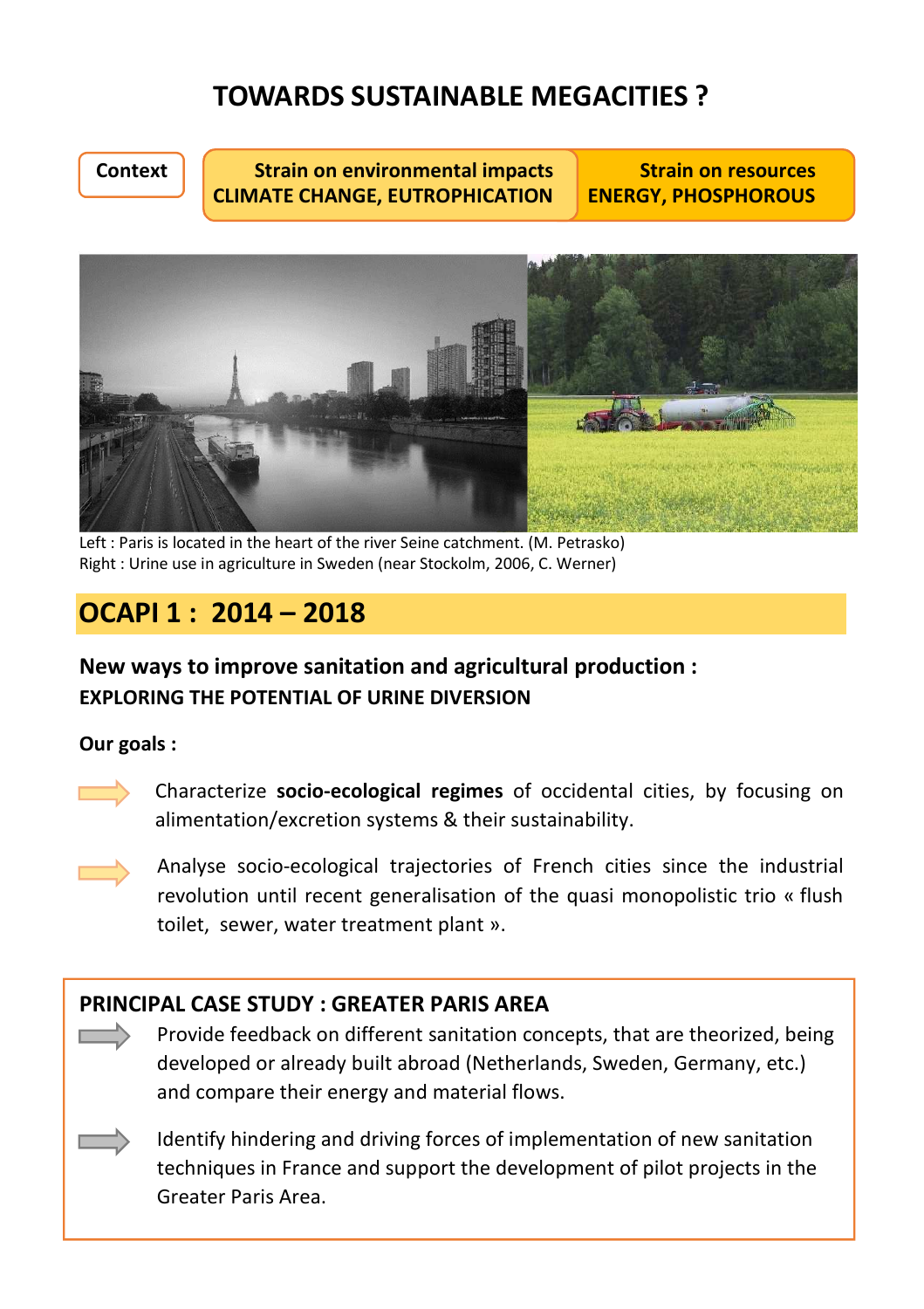## **A SYSTEMIC APPROACH OF ECOLOGIC SANITATION**



## **OCAPI 2 : 2018 - 2021**

Adapting urine diversion strategies to different urban typologies.

Developping and comparing the agronomic and environmental performances of different value chains for by-products obtained by urine diversion.

Understanding contemporary practices, knowledge & imaginaries about excretion and urine valorization.



#### **IMPLEMENTING URINE DIVERSION in France and beyond**

Practice sharing & coordination.



Support of urine diversion stakeholders at a regional, national and international level.